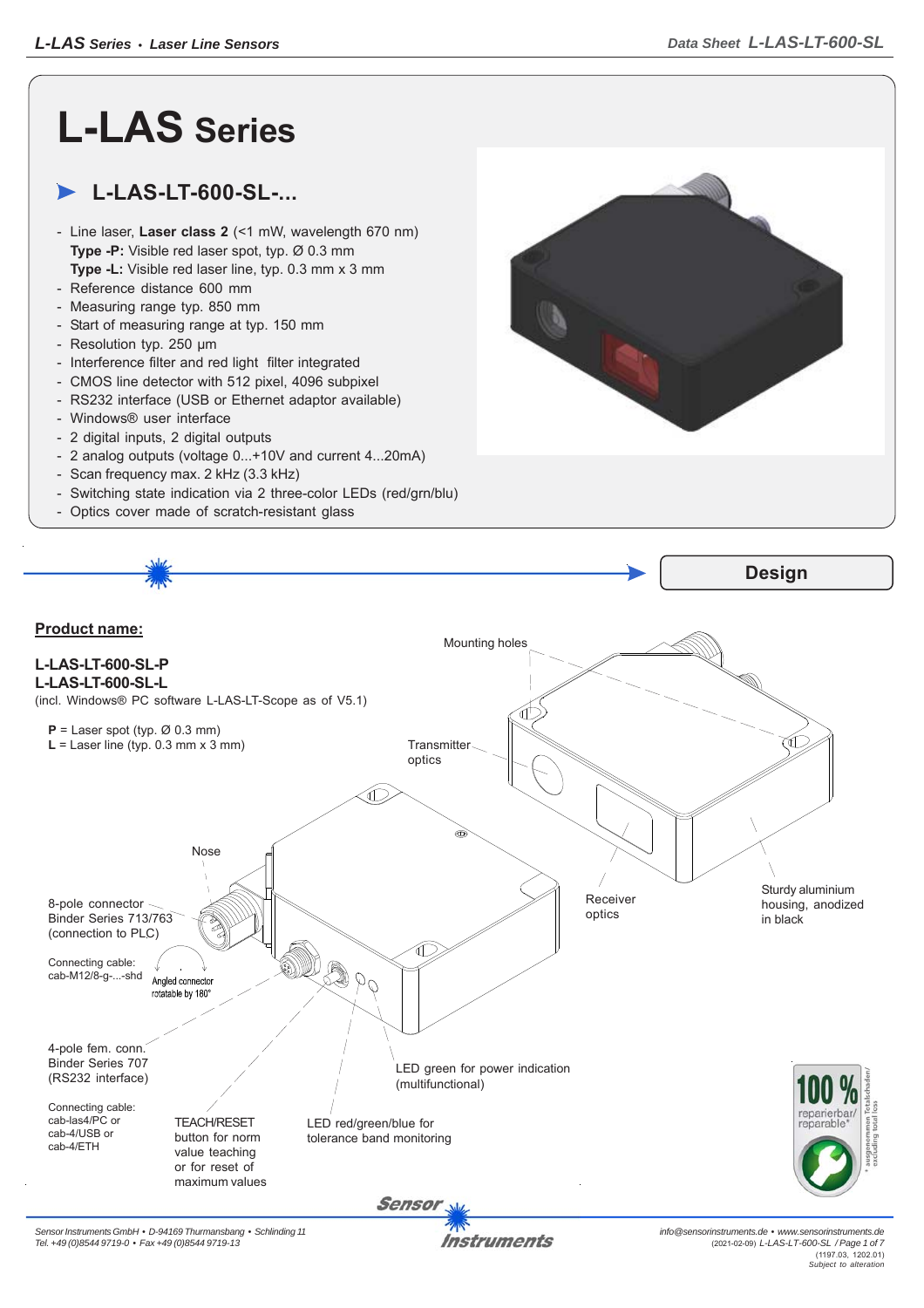

**Technical Data**

| <b>Model</b>                                | L-LAS-LT-600-SL-P                                                                                                                                                                                                                                                                                  | L-LAS-LT-600-SL-L           |
|---------------------------------------------|----------------------------------------------------------------------------------------------------------------------------------------------------------------------------------------------------------------------------------------------------------------------------------------------------|-----------------------------|
| Light source                                | Semiconductor laser, 670 nm, DC-operation, 1 mW max. opt. power, laser class 2 acc. to DIN EN 60825-1.<br>The use of these laser sensors therefore requires no additional protective measures.                                                                                                     |                             |
| Reference distance                          | 600 mm                                                                                                                                                                                                                                                                                             |                             |
| Measuring range                             | typ. 850 mm                                                                                                                                                                                                                                                                                        |                             |
| Start of measuring range                    | typ. 150 mm (measured from housing edge, cf. picture beam path)                                                                                                                                                                                                                                    |                             |
| End of measuring range                      | typ. 1000 mm (measured from housing edge, cf. picture beam path)                                                                                                                                                                                                                                   |                             |
| Resolution                                  | typ. 250 µm                                                                                                                                                                                                                                                                                        |                             |
| Reproducibility                             | typ. $\pm$ 250 µm                                                                                                                                                                                                                                                                                  |                             |
| Linearity                                   | <= typ. 0.25% of full scale output (FSO)                                                                                                                                                                                                                                                           |                             |
| Laser line geometry                         | typ. Ø 0.3 mm                                                                                                                                                                                                                                                                                      | typ. $0.3$ mm $\times$ 3 mm |
| Optical filter                              | Interference filter, red light filter RG630                                                                                                                                                                                                                                                        |                             |
| Analog output (ANA)                         | 1x current output: I-OUT (4  20mA)<br>1x voltage output: ANA (0  +10V)                                                                                                                                                                                                                             |                             |
| Digital outputs (OUT0, OUT1)                | OUT0: (-) Measuring value < lower tolerance threshold<br>OUT1: (+) Measuring value > upper tolerance threshold<br>pnp bright-switching/npn dark-switching or pnp dark-switching/npn bright-switching,<br>adjustable under Windows®, 100 mA, short-circuit proof                                    |                             |
| Digital inputs (INO, IN1)                   | INO: External trigger, IN1: Teach/Reset (double function)<br>Input voltage +Ub/0V, with protective circuit                                                                                                                                                                                         |                             |
| Voltage supply                              | $+24VDC$ ( $\pm$ 10%)                                                                                                                                                                                                                                                                              |                             |
| Sensitivity setting                         | adjustable under Windows® via PC                                                                                                                                                                                                                                                                   |                             |
| Laser power correction                      | adjustable under Windows® via PC                                                                                                                                                                                                                                                                   |                             |
| Current consumption                         | typ. 200 mA                                                                                                                                                                                                                                                                                        |                             |
| Enclosure rating                            | Electronics: IP54, optics: IP67                                                                                                                                                                                                                                                                    |                             |
| Temperature stability                       | typ. $0.01\%$ of measuring range/°C                                                                                                                                                                                                                                                                |                             |
| Temperature ranges                          | operating temperature range: -10°C  +50°C<br>storage temperature range: -20°C  +85°C                                                                                                                                                                                                               |                             |
| Housing material                            | Aluminum, anodized in black                                                                                                                                                                                                                                                                        |                             |
| Housing dimensions                          | LxWxH approx. 65 mm x 55 mm x 20.6 mm (without connectors)                                                                                                                                                                                                                                         |                             |
| Type of connector                           | 8-pole circular connector type Binder 713/763 (PLC/Power)<br>4-pole circular fem. connector type Binder 707 (PC/RS232)                                                                                                                                                                             |                             |
| Connecting cable                            | to PLC: cab-M12/8-g--shd<br>to PC/RS232 interface: cab-las4/PC or cab-las4/PC-w<br>to PC/USB interface: cab-4/USB or cab-4/USB-w<br>to PC/Ethernet interface: cab-4/ETH                                                                                                                            |                             |
| <b>LED</b> indication<br>(4x two-color LED) | 1x three-color LED red/green/blue for tolerance band monitoring:<br>red = Measuring value out of tolerance window<br>green (ok) = Measuring value within tolerance window<br>white = Measuring value out of measuring range<br>1x three-color LED red/green/blue (Power indication): green = Power |                             |
| Teach/reset button                          | for norm value teaching or for reset of maximum values via input IN1                                                                                                                                                                                                                               |                             |
| EMC test acc. to                            | ce<br>DIN EN 60947-5-2                                                                                                                                                                                                                                                                             |                             |
| Measuring frequency                         | max. 2 kHz (3.3 kHz)                                                                                                                                                                                                                                                                               |                             |
| Max. switching current                      | 100 mA, short-circuit proof                                                                                                                                                                                                                                                                        |                             |
| Interface                                   | RS232, parameterisable under Windows®                                                                                                                                                                                                                                                              |                             |
| Output polarity                             | Bright-/dark-switching, can be switched under Windows®                                                                                                                                                                                                                                             |                             |

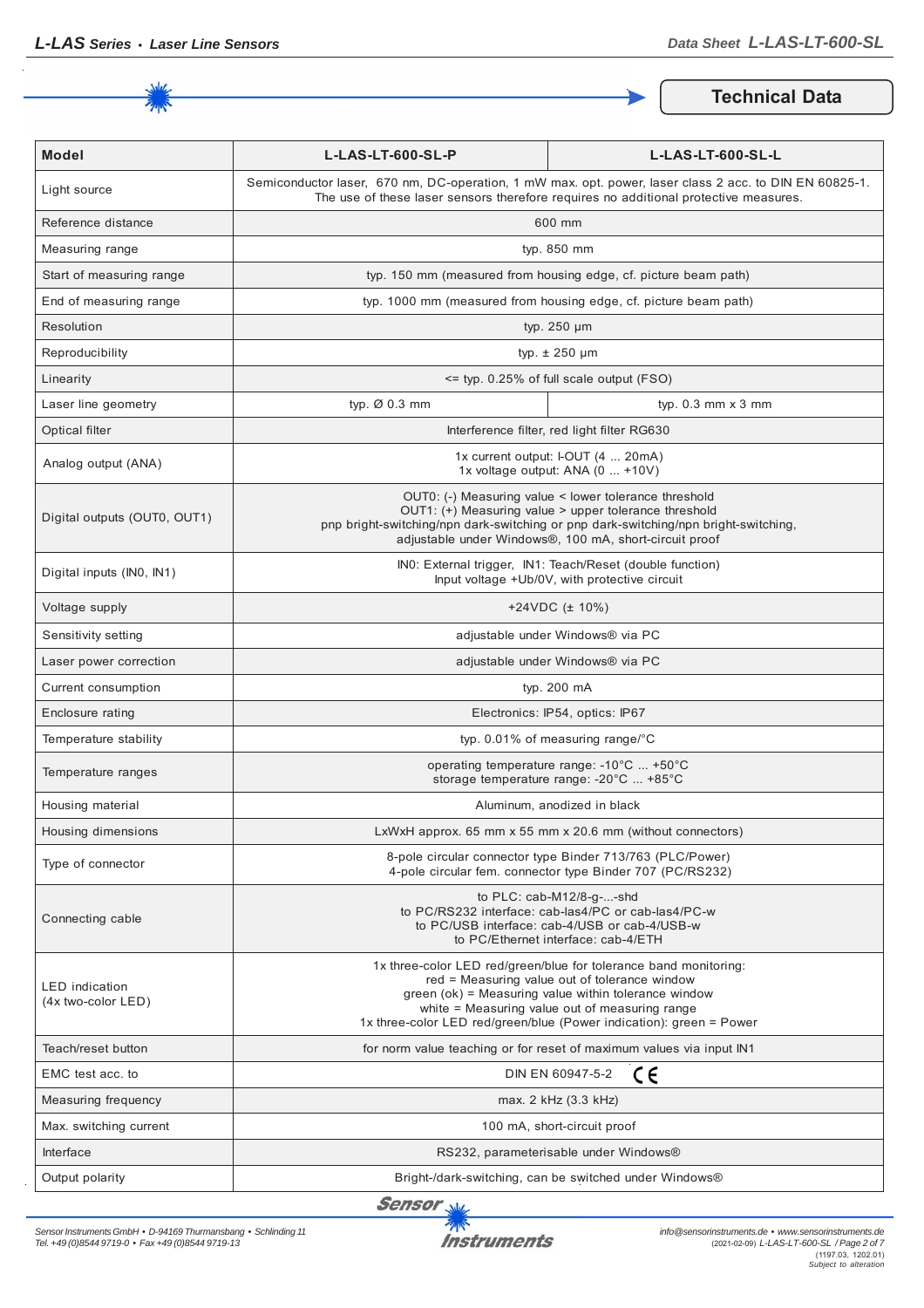

*Sensor Instruments GmbH • D-94169 Thurmansbang • Schlinding 11 Tel. +49 (0)8544 9719-0 • Fax +49 (0)8544 9719-13*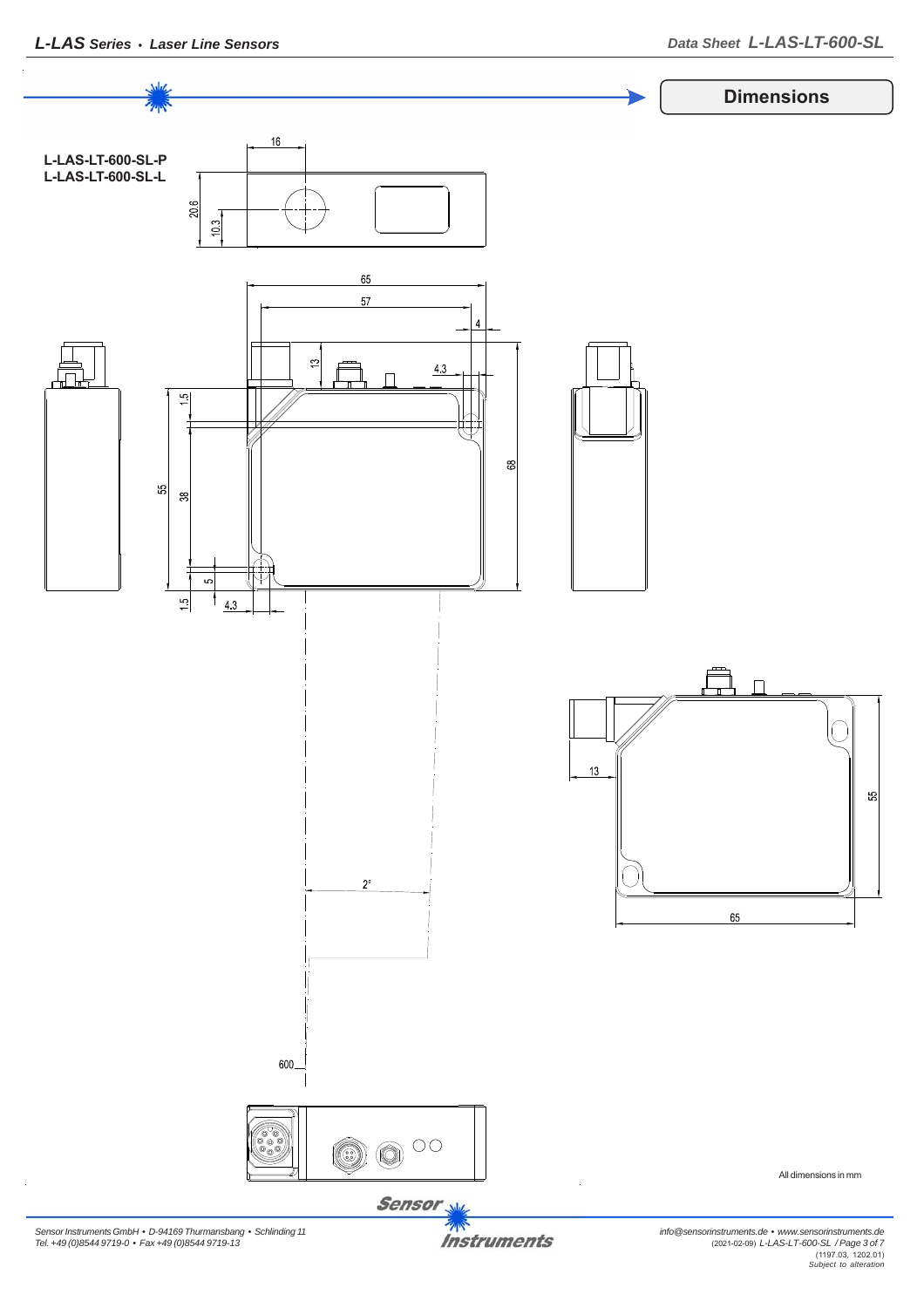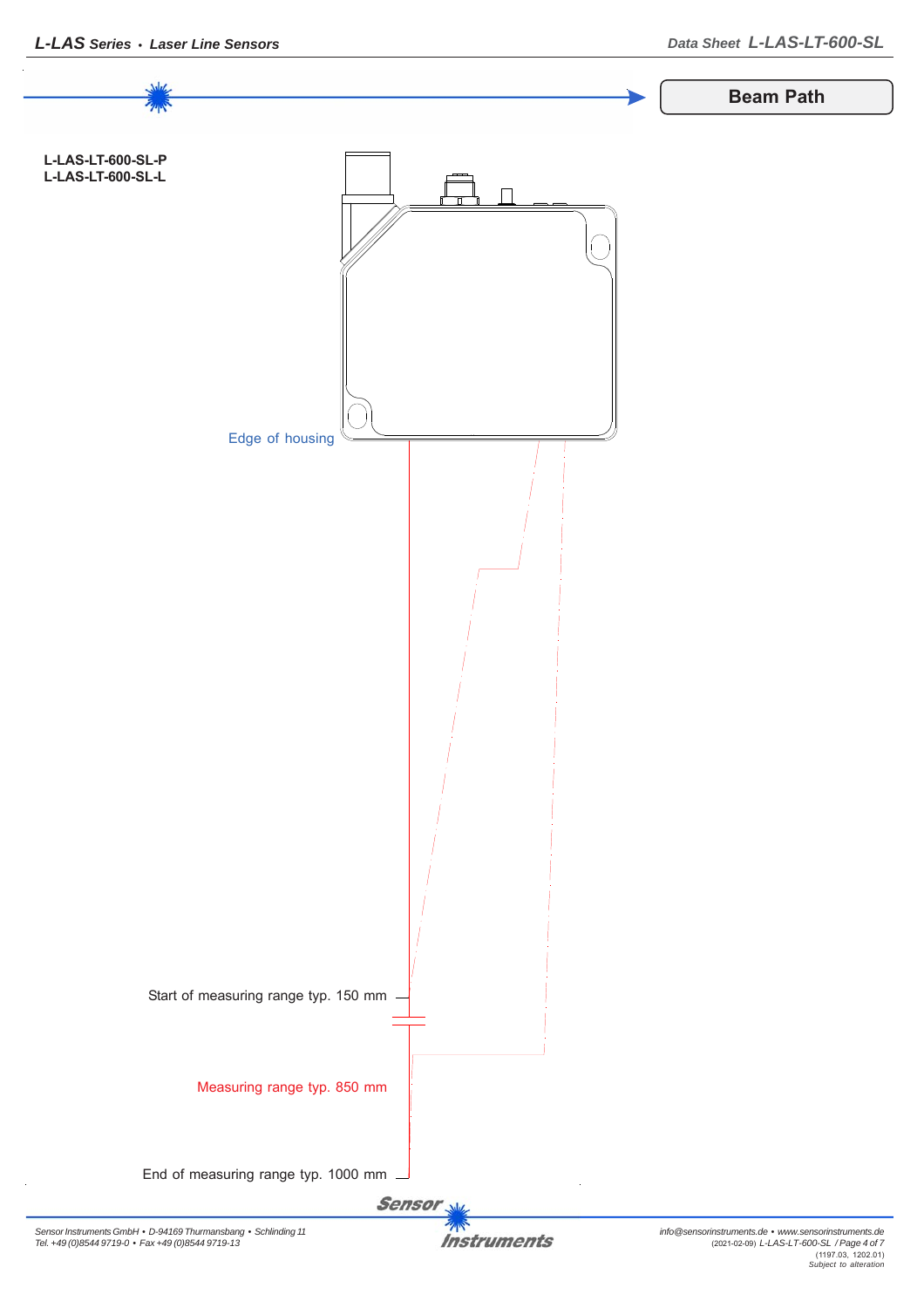

*Sensor Instruments GmbH • D-94169 Thurmansbang • Schlinding 11 Tel. +49 (0)8544 9719-0 • Fax +49 (0)8544 9719-13*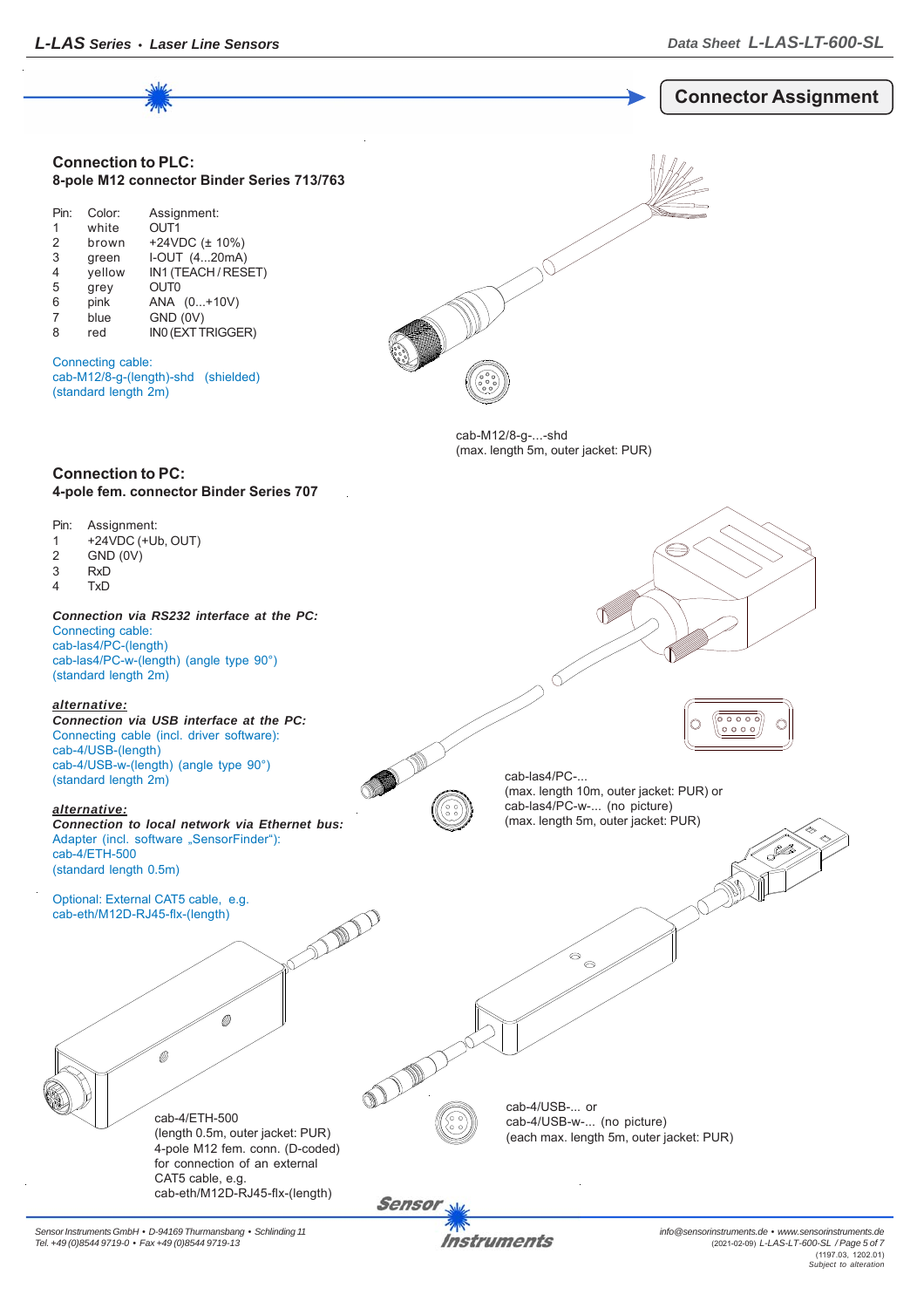Sensor